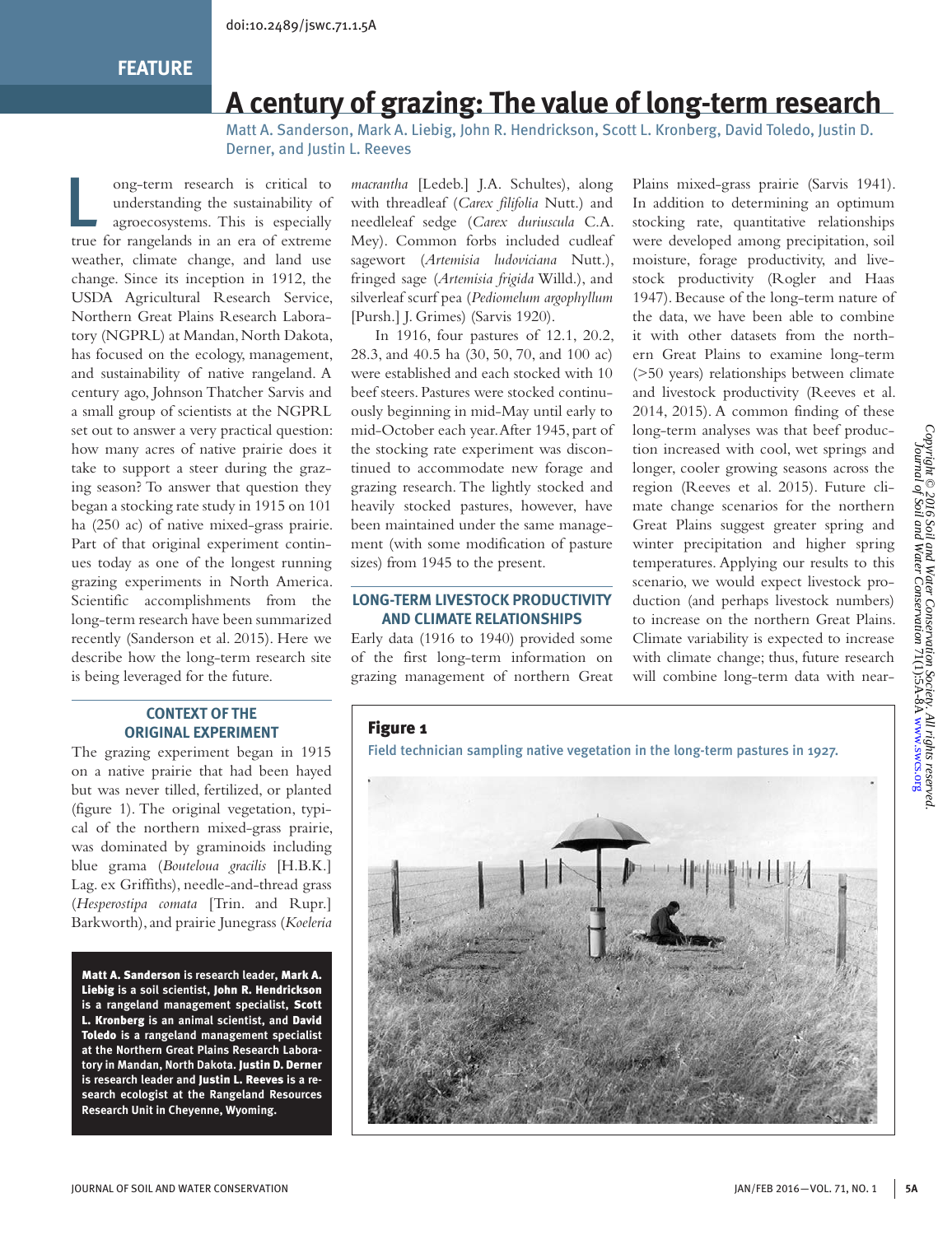term weather forecasts to assist ranchers with risk management decisions on stocking rates and grazing management.

#### **VEGETATION CHANGE AND MECHANISMS OF INVASION**

The long-term experiment demonstrated the resilience of the native vegetation in response to the severe drought of the 1930s. Populations of many native grasses such as needle-and-thread and prairie Junegrass were severely reduced by the megadrought of the 1930s. These species rebounded with greater rainfall in the 1940s. Interestingly, however, the native prairie has not been as resilient to recent events of above normal rainfall. A major shift in vegetation occurred in the 1990s when Kentucky bluegrass (*Poa pratensis* L.) began to replace native grasses, such as blue grama (figure 2). The shift to this exotic cool-season grass coincided with a significant change in climate on the northern Great Plains involving longer growing seasons and increased precipitation. We suspect that a series of drought years in the 1980s may have compromised the competitive ability of the native cool-season grasses resulting in vegetation gaps vulnerable to Kentucky bluegrass colonization. Once established, the Kentucky bluegrass benefitted from the higher than normal precipitation in 15 of the last 24 years, which along with a longer frost-free period provided a competitive advantage and enabled it to spread rapidly (Toledo et al. 2014). Invasion of native grassland by cool-season grasses may compromise ecosystem functions such as water and nutrient cycling and wildlife habitat (Toledo et al. 2014). Understanding this change in vegetation and its relation to long-term climate trends is an ongoing research effort at the NGPRL. Studies on the potential mechanisms of invasion are also underway (figure 3). Preliminary results suggest that Kentucky bluegrass lowers species richness at the plot level but does not affect species richness at the landscape level. There also appears to be more nitrogen (N) and carbon (C) aboveground and belowground in areas dominated by Kentucky bluegrass compared to paired control areas. The increase in aboveground C and N is driven by an increase in biomass, not by an increase in C or N concentration.

## Figure 2

Relative foliar cover of blue grama and Kentucky bluegrass in (a) lightly and (b) heavily stocked pastures of mixed-grass prairie near Mandan, North Dakota. Data from 1947 are relative foliar cover from visual estimates. Data from 1964 to 2014 are relative foliar cover from point frame measurements. The 1947 to 1994 data are from Frank et al. (1995).

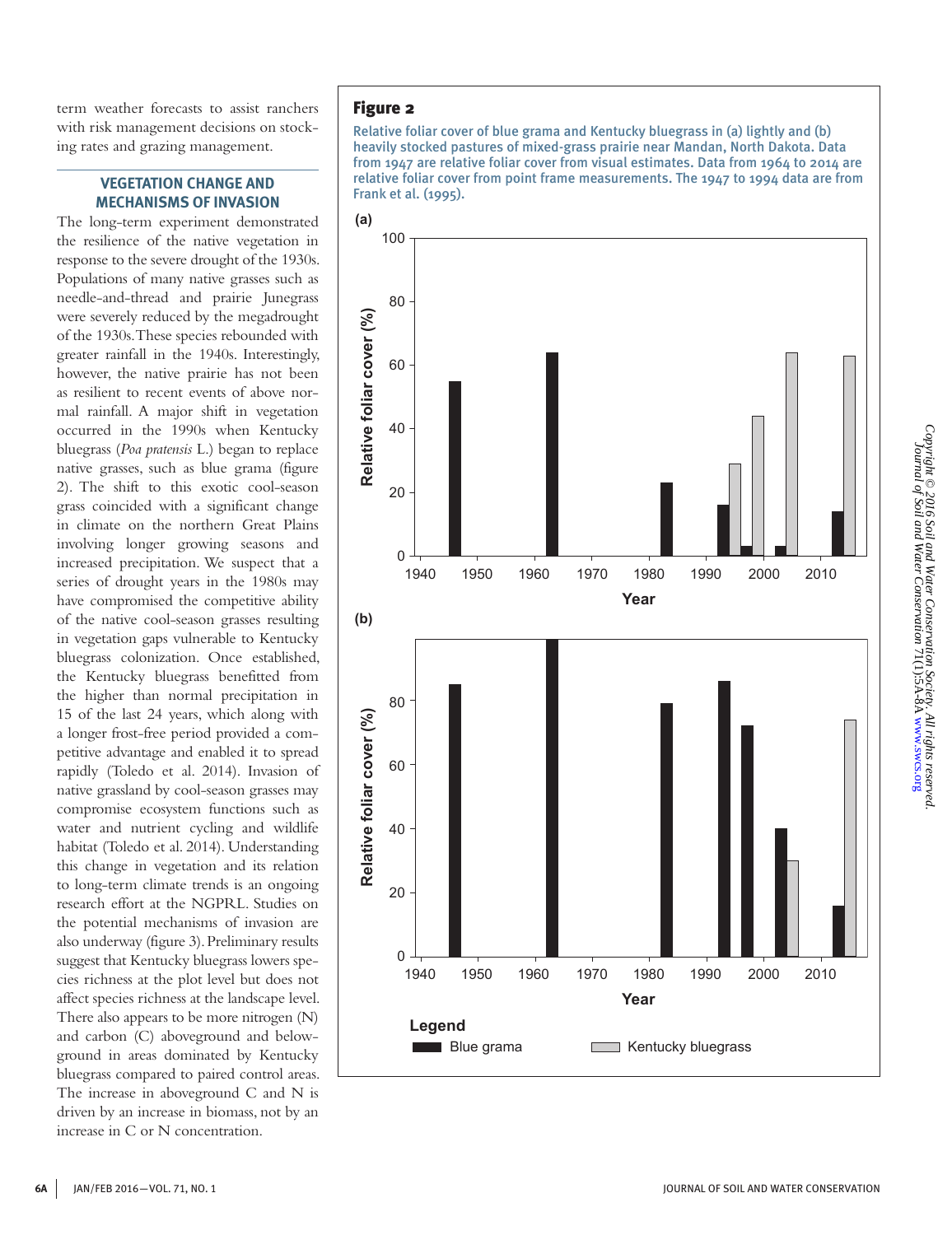#### Figure 3

Field technician conducting research on invasive species in the long-term pastures



#### **SOIL CARBON SEQUESTRATION AND GREENHOUSE GAS EMISSIONS**

In response to concerns about global climate change and atmospheric carbon dioxide  $(CO_2)$  concentrations, the 1990s saw new research on  $CO<sub>2</sub>$  exchange dynamics and the capacity for soil C storage on native grasslands. Precision measurements in several years on the longterm pastures demonstrated that northern mixed-grass prairie was a small sink for C, but that dormant-season  $\mathrm{CO}_2$  fluxes controlled whether the grassland would be a sink or source for C (Frank 2004). The  $\mathrm{CO}_2$  flux studies were originally part of a rangeland  $\mathrm{CO}_2^{}$  flux network and were later incorporated into the Greenhouse Gas Reduction through Agricultural Carbon Enhancement network (GRACEnet, http://www.ars.usda.gov/research/gracenet), both led by the USDA Agricultural Research Service (ARS). In follow-up research, scientists at the NGPRL determined that net global warming potential was negative for prairie pastures, implying net removal of greenhouse gases from the atmosphere (Liebig et al. 2010). Lower stocking rates were more effective at achieving net reductions in greenhouse gas emissions, but at a cost of sacrificing cattle production (table 1). Collectively, longterm soil C and greenhouse gas research

### Table 1

Net global warming potential of long-term grazing on native rangelands at Mandan, North Dakota, expressed as CO $_{_2}$ -equivalents (CO $_{_{2e}}$ ).

| IN 2014. | Variable                                                                                                   | Light stocking | <b>Heavy stocking</b> | Change |
|----------|------------------------------------------------------------------------------------------------------------|----------------|-----------------------|--------|
|          | Global warming potential (kg $CO_{20}$ ha <sup>-1</sup> y <sup>-1</sup> )                                  | $-783$ t       | $-618$                | 165    |
|          | Gain ha <sup>-1</sup> (kg ha <sup>-1</sup> )                                                               |                |                       | $-22$  |
|          | Greenhouse gas intensity (kg $CO_{\odot}$ kg <sup>-1</sup> gain)                                           | $-145$         | $-26$                 | 119    |
|          | +Negative values imply net CO <sub>2</sub> uptake from the atmosphere (adapted from Liebig et al. [2010]). |                |                       |        |

on the historical pastures underscored the value of grazed, mixed-grass prairie as a viable agroecosystem for mitigating climate change. Continuing research focuses on larger efforts to scale up site measurements to the regional scale via remote sensing and vegetation indices.

#### **NETWORKING FOR NEW OPPORTUNITIES IN THE FUTURE**

Many of the earth's processes and systems have been altered (sometimes dramatically) by humans (Crutzen 2002). Science agencies such as the USDA ARS and the National Science Foundation (NSF) recognize the need for new long-term research to learn how to cope with and adapt to profound changes such as population increases, land use change, and greenhouse gas emissions. These agencies have formed two national networks to conduct longterm agricultural and ecological research, the USDA Long-Term Agroecosystem Research network (LTAR, http://www. ars.usda.gov/ltar) and the NSF-funded National Ecological Observatory Network (NEON). The long-term pastures at the NGPRL contribute to both networks and will continue to serve as a unique longterm research site for the future.

*Long-Term Agroecosystem Research Network.* The USDA LTAR network is composed of 18 research sites across the United States (Walbridge and Shafer 2011) and is focused on conducting longterm, transdisciplinary science supporting the sustainable intensification of agricultural systems. This national network will develop an understanding of how to sustain or enhance agricultural production at the watershed/landscape scale to meet increasing demands for agricultural goods and services against a background of climate change. The long-term prairie pastures at the NGPRL will be incorporated

into a new 30-year, multilocation common experiment as part of the network. The approach at the NGPRL will be to evaluate selected ecosystem services and metrics in a typical extensive livestock grazing system (the long-term pastures) and a typical dryland cropping system compared with a dynamic integrated cropping system. The site will be instrumented to measure productivity, C fluxes, water balance, erosion, and biodiversity, among several other biophysical variables. The livestock, soils, and vegetation data archive will also contribute to cross-location retrospective analyses.

*National Ecological Observatory Network.* The NGPRL was chosen to be one of the original NEON sites. The NEON network supports continentalscale ecological research within specific domains in the United States (Lowman et al. 2009). The NGPRL was chosen to represent the agricultural domain on the northern plains. As part of the network, an instrumentation tower and array have been constructed in one of the long-term prairie pastures, and the site is expected to be fully instrumented and operational in 2017. Several ecosystem attributes will be measured including C exchange, soil moisture, soil gas exchange, species diversity, phenology, along with other biophysical characteristics. These data, along with similar data from several other ecological domains across North America (including NEON sites at the USDA ARS Jornada Experimental Range in Las Cruces, New Mexico, and the USDA ARS Central Plains Experimental Range in Nunn, Colorado), will be publicly available.

#### **SUMMARY**

A century ago, Johnson Thatcher Sarvis and scientists at Mandan set out to determine the area needed to sustainably support a steer during the grazing sea